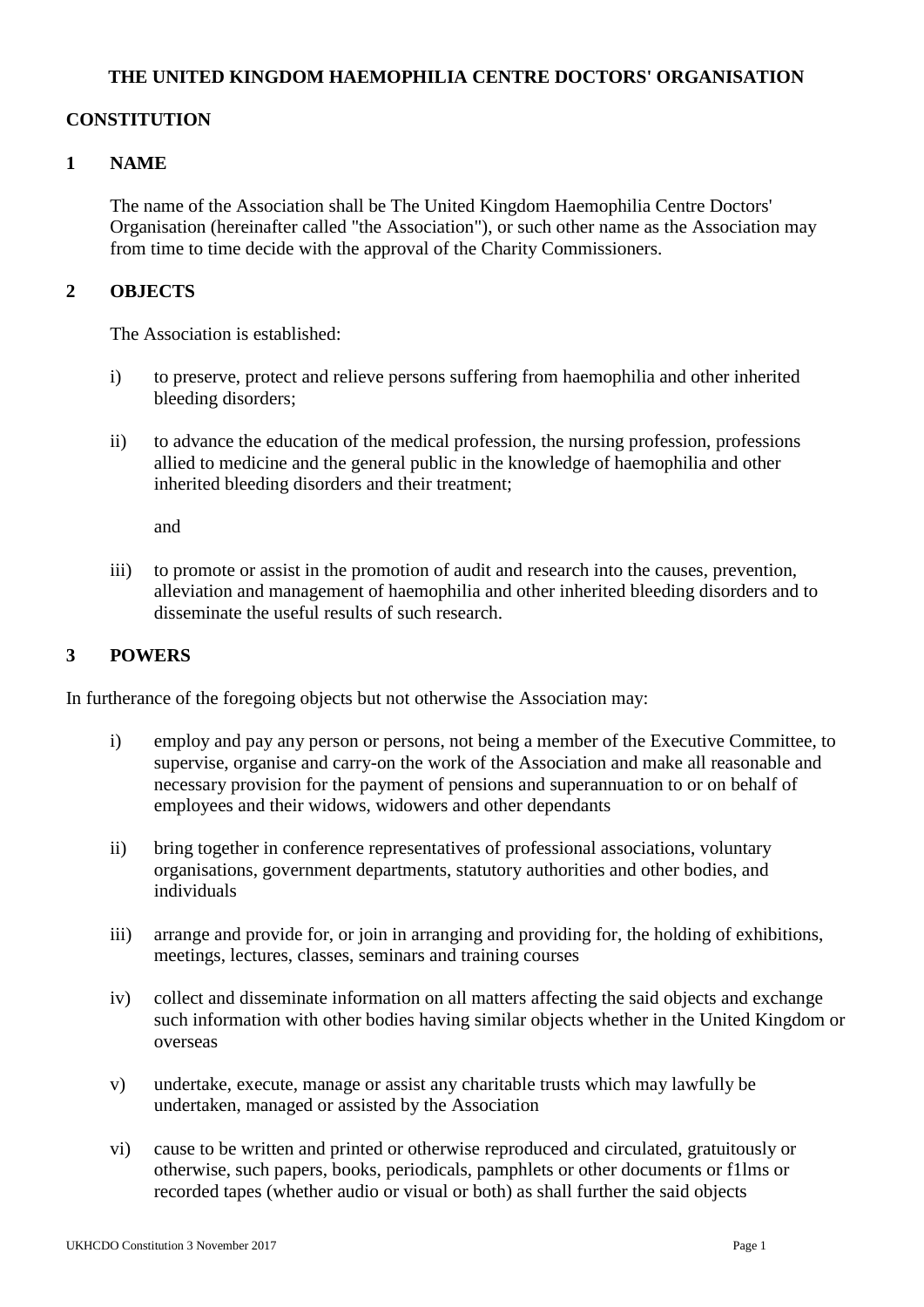- vii) purchase, take on lease or in exchange, hire or otherwise acquire any property and any rights and privileges necessary for the promotion of the said objects and construct, maintain and alter any buildings or erections necessary for the work of the Association
- viii) make regulations for the management of any property which may be so acquired
- ix) subject to such consents as may be required by law, sell, let, mortgage, dispose of or turn to account all or any of the property or assets of the Association
- x) subject to such consents as may be required by law, borrow or raise money for the said objects and accept gifts on such terms and on such security as shall be deemed to be necessary
- xi) raise funds and invite and receive contributions from any person or persons whatsoever by way of subscriptions and otherwise PROVIDED THAT the Association shall not undertake permanent trading activities in raising funds for the said objects
- xii) invest the monies of the Association not immediately required for the said objects in or upon such investments, securities or property as may be thought fit, subject nevertheless to such conditions (if any) as may for the time being be imposed or required by law
- xiii) do all such other lawful things as are necessary for the attainment of the said objects.

# **4 MEMBERSHIP**

a) Eligibility for membership

Full membership shall be open to medical practitioners who, at the time of application for membership, are working in a haemophilia centre in England, Scotland, Northern Ireland or Wales and can give evidence of an interest in the care of people with haemophilia or other inherited bleeding disorders. Full members shall be entitled to one vote. Acceptance for membership shall be at the discretion of the current full members, at a general meeting. Any other person may be invited, and appointed, by the current full members at a general meeting, to be an honorary member. Honorary members shall not be entitled to vote.

b) Declaration of interests

Full members shall be required, as a condition of their continuing in membership, to declare personal and non-personal interests in the pharmaceutical industry, or in any commercial company linked with the care of people with inherited bleeding disorders, as described in the Standing Order agreed by the members.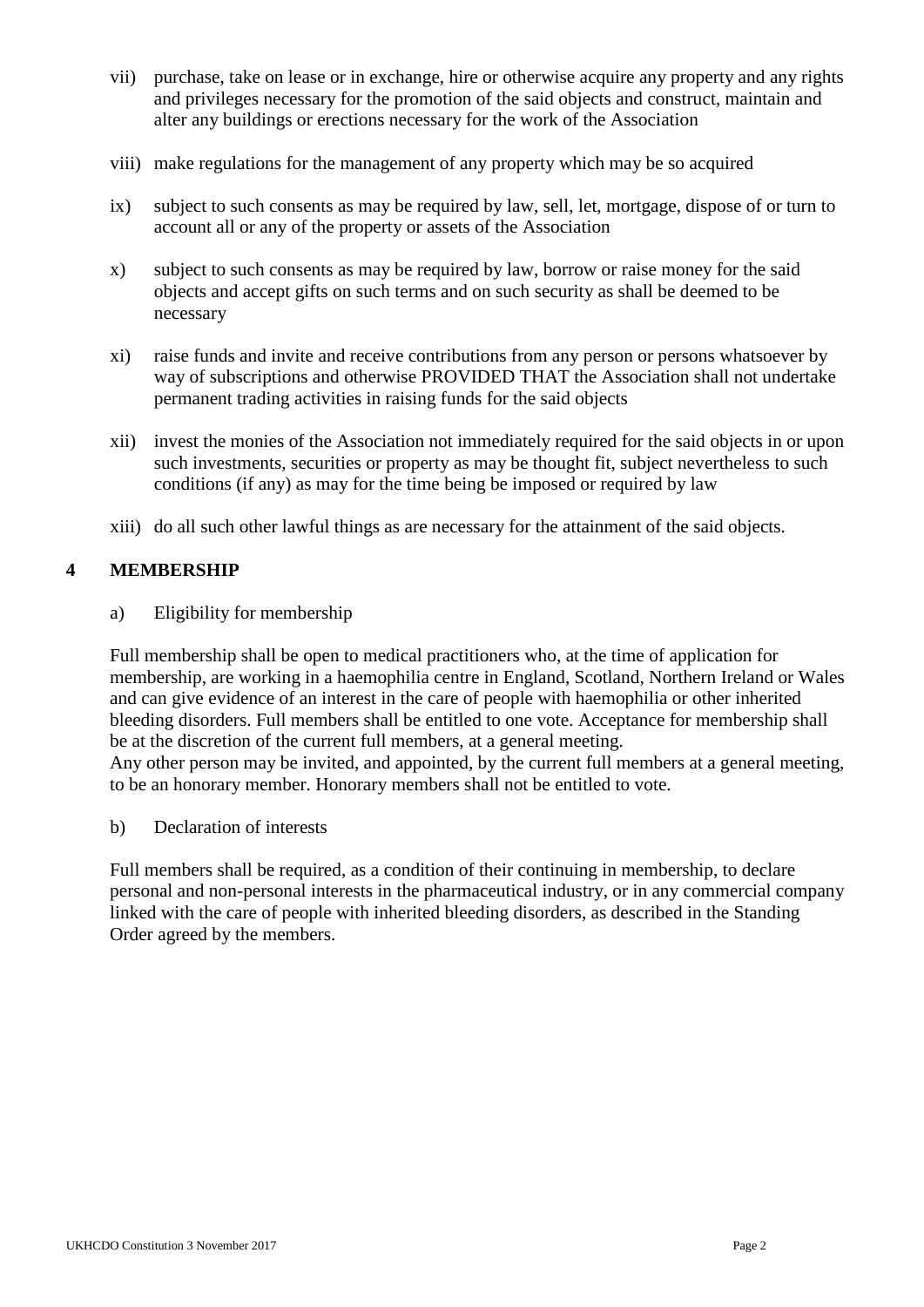### **5 EXECUTIVE COMMI1TEE**

- a) Subject as hereinafter mentioned, the policy and general management of the affairs of the Association shall be directed by an Executive Committee which shall meet, in person or by teleconference, not less than three times each year.
- b) The Executive Committee shall be made up of the Chairman, Vice-Chairman, Treasurer and Secretary, who shall be elected according to clause 6 hereof.
- c) A member of the Executive Committee shall cease to hold office if he/she:
	- i) is disqualified from acting as a member of the Executive Committee by virtue of section 72 of the Charities Act 1993 (or any statutory re-enactment or modification of that provision), or
	- ii) becomes incapable by reason of mental disorder, illness or injury of managing and administering his/her own affairs, or
	- iii) resigns his/her office by notice in writing
- d) At the discretion of the Chairman any other individual may be invited to attend all or part of each meeting of the Executive Committee but will not be eligible to vote.
- e) The proceedings of the Executive Committee shall not be invalidated by any failure to elect or any defect in the election, appointment, co-option or qualification of any member.
- f) The Executive Committee shall appoint and fix the remuneration of staff (not being members of the Executive Committee) as may in their opinion be necessary.
- g) The Executive Committee may appoint and wind up such sub-committees as may from time to time be deemed necessary by the Executive Committee and shall determine their terms of reference, powers and composition.

The Chairmanship of any such sub-committee shall be by invitation of the Chairman of the Association, after consultation with the Vice-Chairman.

All acts and proceedings of such sub-committees shall be reported back to the Executive Committee at the meeting following the meeting of the sub-committee.

Publication in any form and by any person of the findings of any sub-committee shall require the prior agreement of the Executive Committee.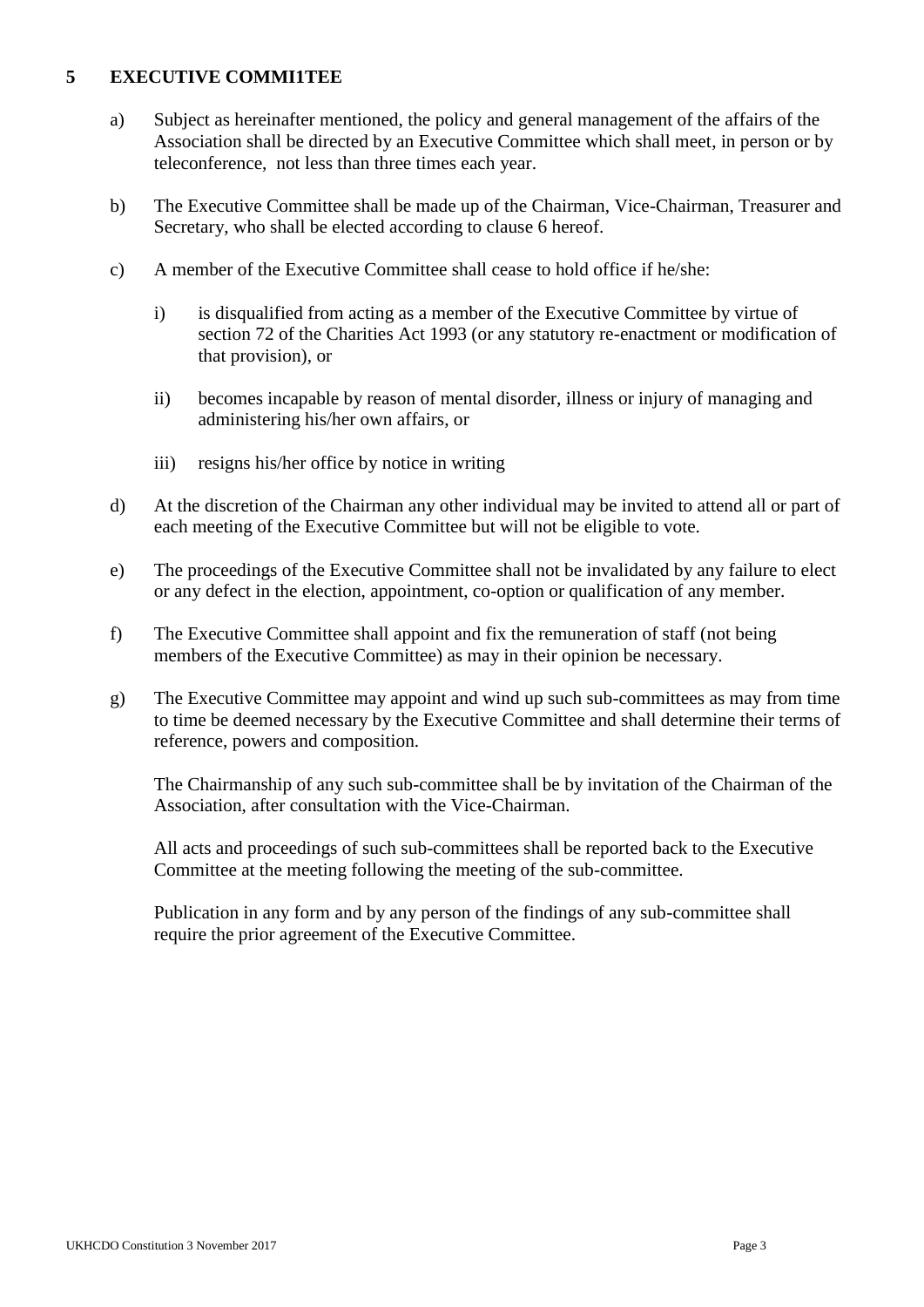### **6 OFFICERS**

At the Annual General Meeting hereinafter mentioned the Association may elect a Chairman, Vice- Chairman, Secretary and Treasurer.

The names and addresses of members proposed for the offices of Chairman, Vice-Chairman, Secretary and Treasurer, together with the names of two full members of the Association as his/her proposer and seconder, shall be forwarded to the Administrative Secretary not later than 28 days before the Annual General Meeting in the year of election.

The officers shall be elected by a ballot of the full membership, with each full member entitled to one vote for each position. The ballot shall be overseen by a person delegated by the Executive Committee to carry out this task.

All officers must be full members of the Association. The Chairman, Vice-Chairman, Secretary and Treasurer shall be elected for a term of three years. On the expiration of this term of office, the outgoing officers shall be eligible for re-election for one further period of three years. On the expiration of such further period the outgoing officers shall not become eligible again until three further years have expired.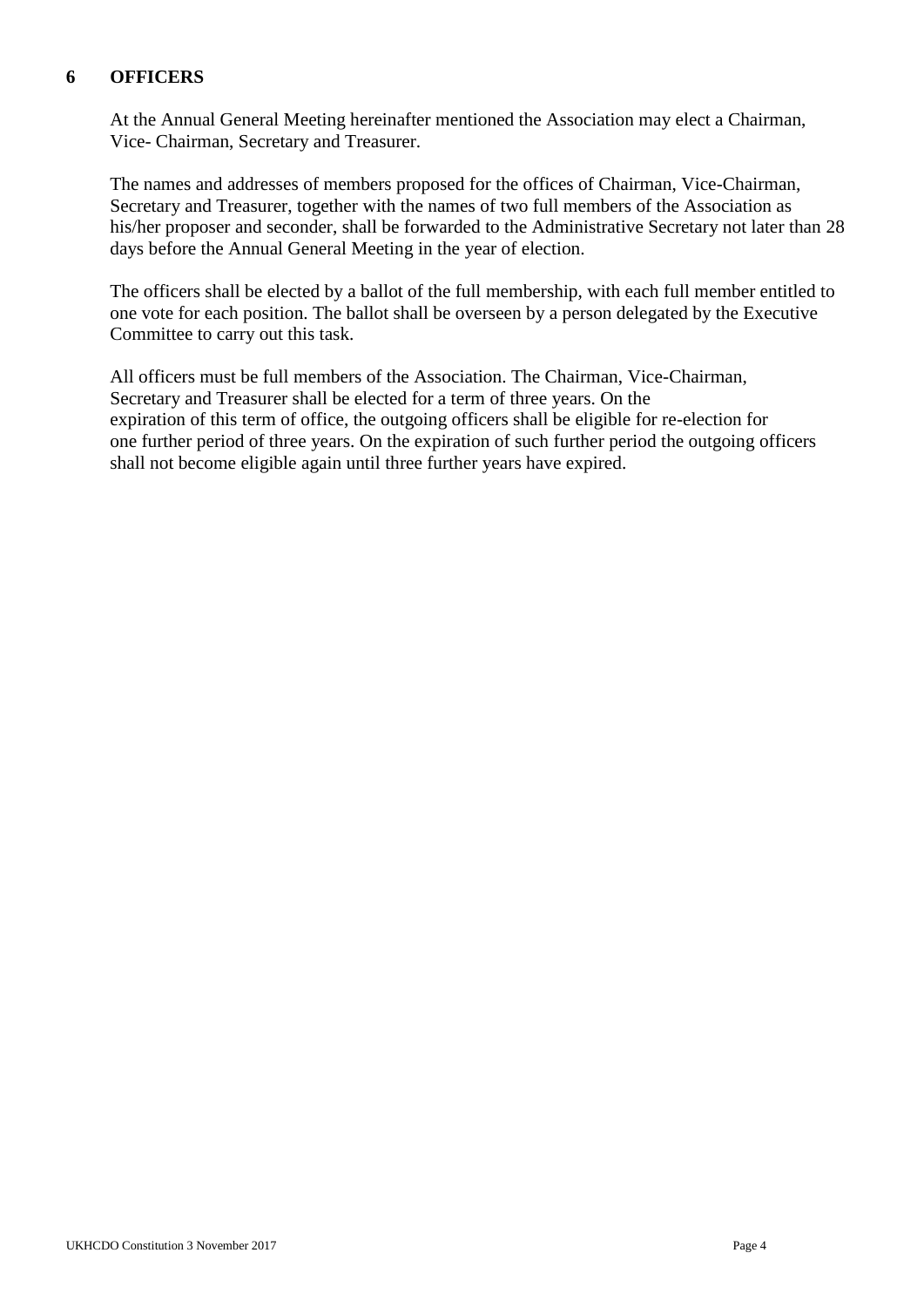## **7 MEETINGS OF THE ASSOCIATION**

- a) Once in each year an Annual General Meeting of the Association shall be held at such time (not being more than 15 months after the holding of the preceding Annual General Meeting) and place as the Executive Committee shall determine. At least 14 clear days' notice shall be given in writing by the Secretary to each member. At such Annual General Meeting the business shall include:
	- i) the appointment of an auditor or auditors or independent examiners if required under the Charities Act 1993

and

ii) the consideration of an annual report of the work done by or under the auspices of the Executive Committee and any working parties and sub-committees of the Association

and

iii) the consideration of the audited accounts

and

- iv) election of the Officers, according to the terms of office as heretofore mentioned in clause 6.
- v) the transaction of such other matters as may from time to time be necessary.
- b) The following persons shall be invited to attend each Annual General Meeting as observers:
	- i) two representatives of The Haemophilia Society
	- ii) one representative of the Haemophilia Nurses' Association
	- iii) one representative of the Haemophilia Chartered Physiotherapists' Association
	- iv) one haemophilia commissioner
	- v) any other people at the discretion of the Chairman
- c) The Chairman of the Executive Committee may at any time at his/her discretion, and the Secretary shall within 28 days of receiving a written request to do so, signed by not less than 10 full members of the Association and giving reasons for the request, call a Special General Meeting of the Association.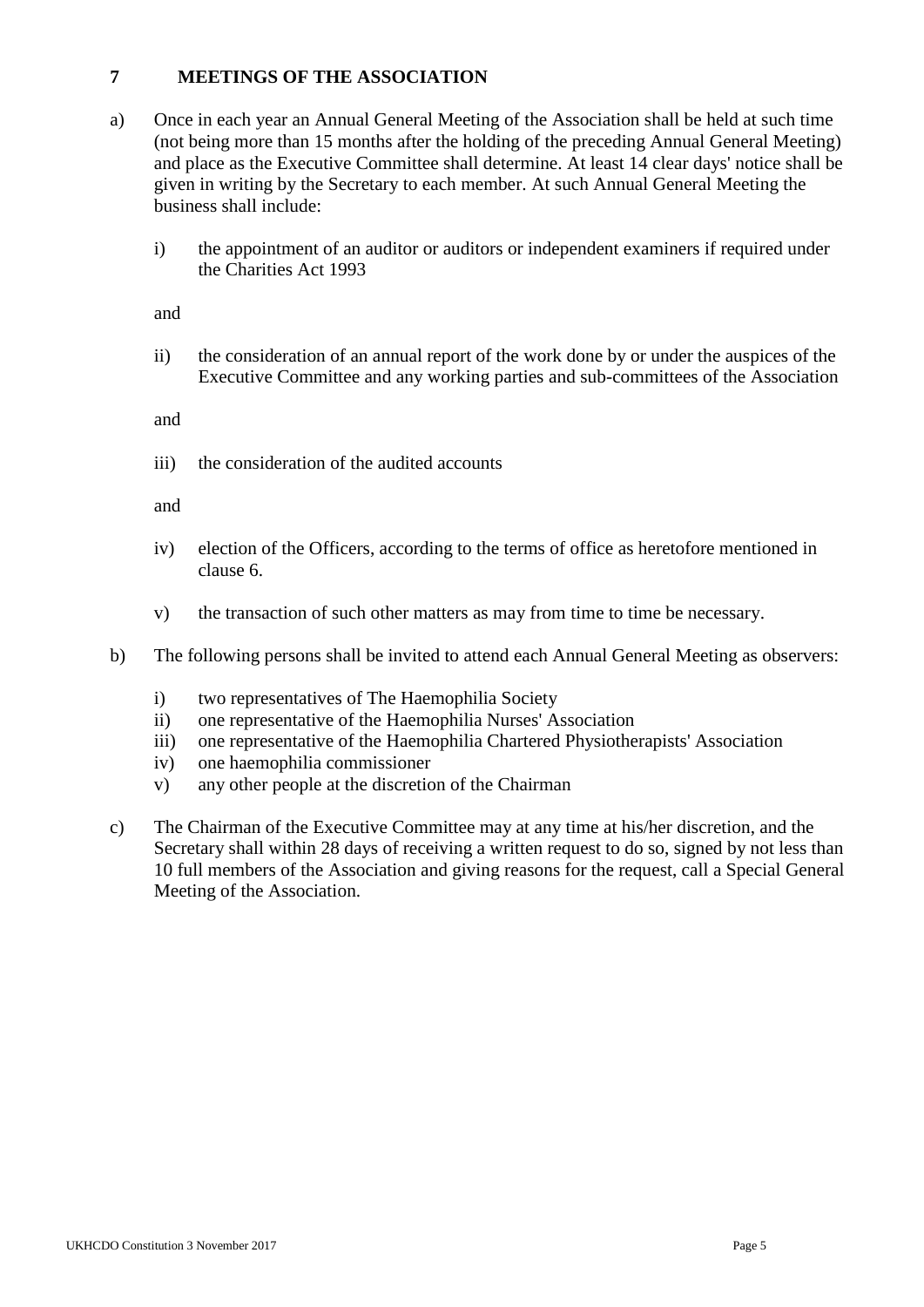## **8 RULES OF PROCEDURE AT ALL MEETINGS**

### a) Quorum

The quorum at a meeting of the Executive Committee shall be three or such other number as the Association may in general meeting from time to time determine.

There shall be a quorum when at least one tenth of the number of full members of the Association for the time being, or ten full members of the Association, whichever is the greater, are present at any general meeting.

b) Voting

Save as otherwise herein provided, all questions arising at any meeting shall be decided by a simple majority of those present and entitled to vote thereat. In the case of an equality of votes, the Chairman of the meeting shall have an additional casting vote. Arrangements for postal voting may from time to time be made.

c) Minutes

Minutes shall be kept by the Executive Committee and all working parties and sub-committees and the appropriate secretary shall enter therein a record of all proceedings and resolutions.

d) Standing Orders and Rules

The Executive Committee shall have power to adopt and issue Standing Orders and/or Rules for the Association. Such Standing Orders and/or Rules shall come into operation immediately PROVIDED ALWAYS that they shall be subject to review by the Association in General Meeting and shall not be inconsistent with the provisions of this Constitution.

# **9 PAYMENTS**

- a) All monies raised by or on behalf of the Association shall be applied to further the objects of the Association and for no other purpose PROVIDED THAT nothing herein shall prevent
	- i) the payment in good faith of reasonable and proper remuneration to any employee of the Association not being members of the Executive Committee
	- ii) the repayment to members of the Executive Committee or of any sub-committee or working party of reasonable out-of-pocket expenses.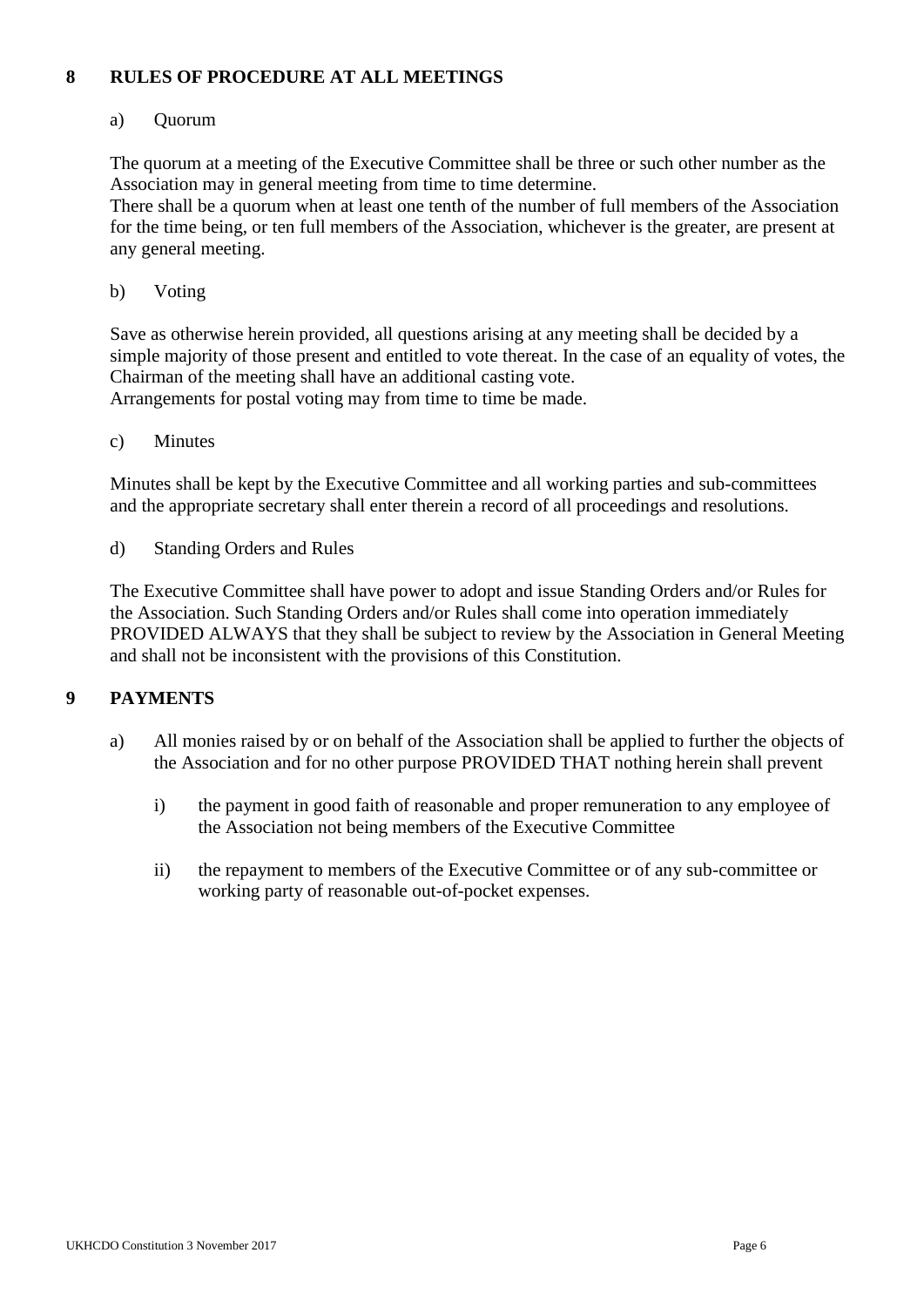### **10 FINANCE**

- a) The Executive Committee shall comply with their obligations under the Charities Act 1993 (or any statutory re-enactment or modification of that Act) with regard to:
	- i) the keeping of accounting records for the Association;
	- ii) the preparation of the annual accounts for the Association;
	- iii) the auditing or independent examination of the accounts of the Association; and
	- iv) the transmission of the accounts of the Association to the Commissioners
- b) An audited statement of the accounts for the last financial year shall be submitted by the Executive Committee to the Annual General Meeting as aforesaid.
- c) All bank or other accounts shall be opened in the name of the Association.
- d) All cheques must be signed by at least two members of the Executive Committee.

#### **11 PERSONAL INTEREST**

Except with the prior written approval of the Charity Commissioners, no member of the Executive Committee may:

- i) receive any benefit in money or in kind from the Association; or
- ii) have a financial interest in the supply of goods or services to the Association; or
- iii) acquire or hold any interest in property of the charity (except in order to hold it as a trustee of the Association).

# **12 TRUST PROPERTY**

The Association may appoint a custodian trustee or a trust corporation on the terms as to remuneration and otherwise laid down in Section 4 of the Public Trustee Act 1906 and rules made thereunder or not less than three nor more than four of their number to hold any property by or in trust for the Association.

# **13 ALTERATIONS TO THE CONSTITUTION**

Alteration of this Constitution shall receive the assent of two-thirds of the members present and voting at an Annual or a Special General Meeting. A resolution for the alteration of the constitution must be received by the Secretary of the Association at least 21 days before the meeting at which the resolution is to be brought forward. At least 14 days' notice of such a meeting must be given by the Secretary to the membership and must include notice of the alteration proposed, provided that no alteration to clause 2 (objects), or clause 14 (dissolution) or this clause shall take effect until the approval in writing of the Charity Commissioners or other authority having charitable jurisdiction shall have been obtained; and no alteration shall be made which would have the effect of causing the Association to cease to be a charity in law.

The Executive Committee should promptly send to the Commissioners a copy of any amendment made under this Clause.